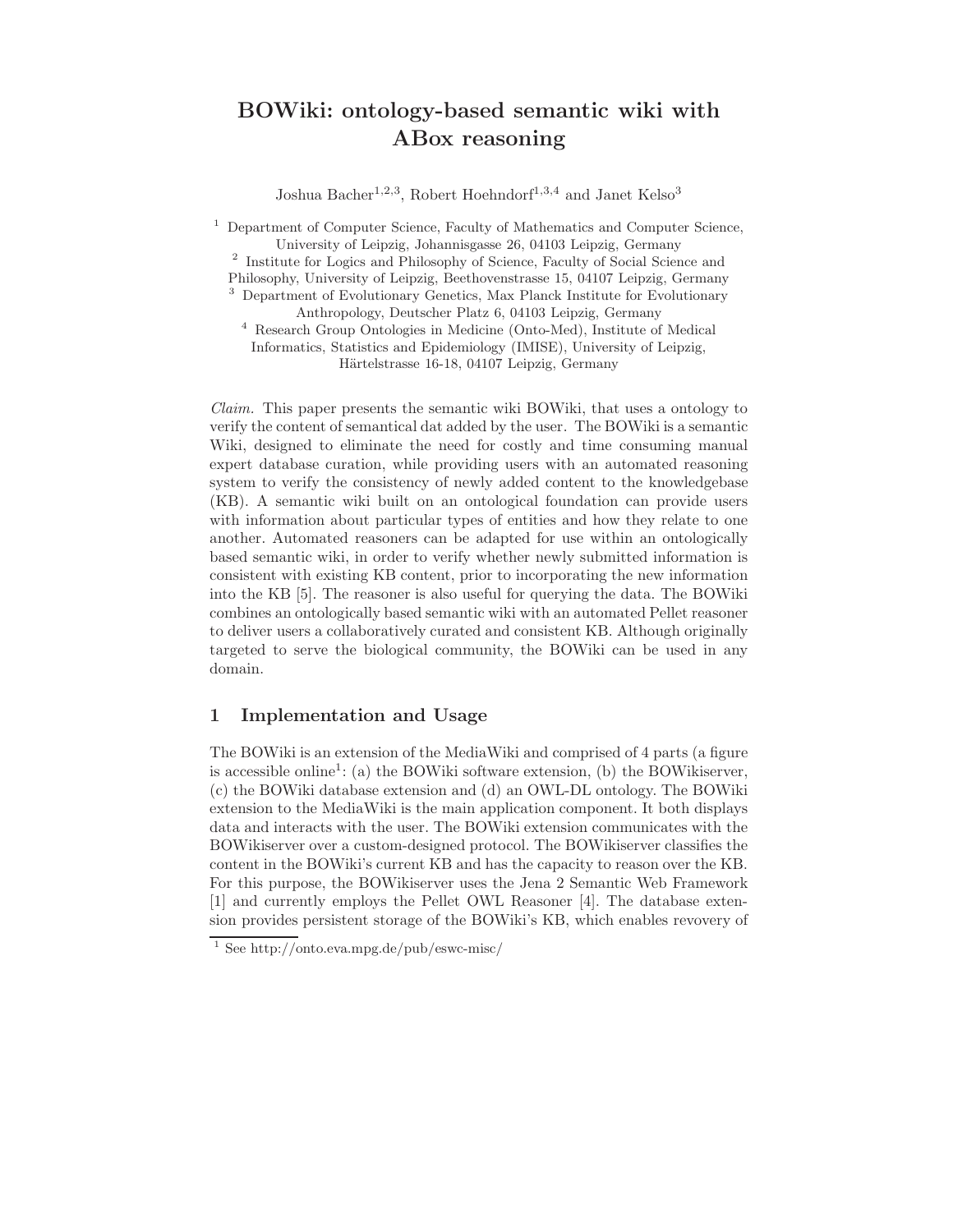the KB content in the event the BOWikiserver fails. During the BOWiki setup, when the BOWiki is initialized, an OWL-DL ontology must be imported into the BOWiki.

The BOWiki markup plays an important role in the BOWiki's operations. A translation between the BOWiki markup and OWL [3] is available online<sup>1</sup>. It illustrates how it is translated from BOWiki syntax into appropriate OWL Syntax. During installation, an OWL-DL ontology must be chosen for importing. The types and binary relations used in these extensions come from an OWL-DL ontology [3], which must be imported into the BOWiki during setup. In addition to this markup the BOWiki allows for inline queries<sup>2</sup>. When a wikipage is modified and one of the BOWiki markup extensions is used, the newly submitted data is immediately processed by the BOWikiserver and its consistency verified. Only consistent data is added to the BOWiki's KB. Inconsistent changes are rejected, and a notification with an explanation of the inconsistency is provided to the user. The BOWiki further includes several features intended to help users with basic functionality: special pages allow reviewing all relations and all OWL classes known to the BOWiki's reasoner; allow importing ontologies in the OBO flatfile format [2]; rebuilding the KB from data stored in the BOWiki database and exporting the content of the BOWiki's KB to OWL. An online tutorial<sup>2</sup> guides new users in using the BOWiki.

## 2 Conclusion

We designed the BOWiki, an extension to the MediaWiki, to enable biologists to develop a collaboratively curated KB that automatically verifies its ontological adequacy. As a semantic wiki built on an ontological foundation, the BOWiki provides its users not only with information about particular entities, but also tells users how these entities relate to one another. The automated Pellet reasoner verifies the consistency of newly submitted information to the KB, thereby avoiding the incorporation of inconsistent information that sometimes plagues user curated systems.

## References

- 1. Jeremy J. Carroll, Ian Dickinson, Chris Dollin, Dave Reynolds, Andy Seaborne, and Kevin Wilkinson. Jena: Implementing the Semantic Web Recommendations. Technical Report HPL-2003-146, Hewlett Packard, Bristol, UK, 2003.
- 2. Christine Golbreich and Ian Horrocks. The OBO to OWL mapping, GO to OWL 1.1! In Proc. of the Third OWL Experiences and Directions Workshop, number 258 in CEUR (http://ceur-ws.org/), 2007.
- 3. Deborah L. McGuinness and Frank van Harmelen. OWL Web Ontology Language Overview. W3C Recommendation, 2004.
- 4. Evren Sirin, Bijan Parsia, Bernardo Cuenca Grau, Aditya Kalyanpur, and Yarden Katz. Pellet: A practical OWL-DL reasoner. Journal of Web Semantics, 2007.

<sup>2</sup> See http://bowiki.net/wiki/index.php/Tutorial